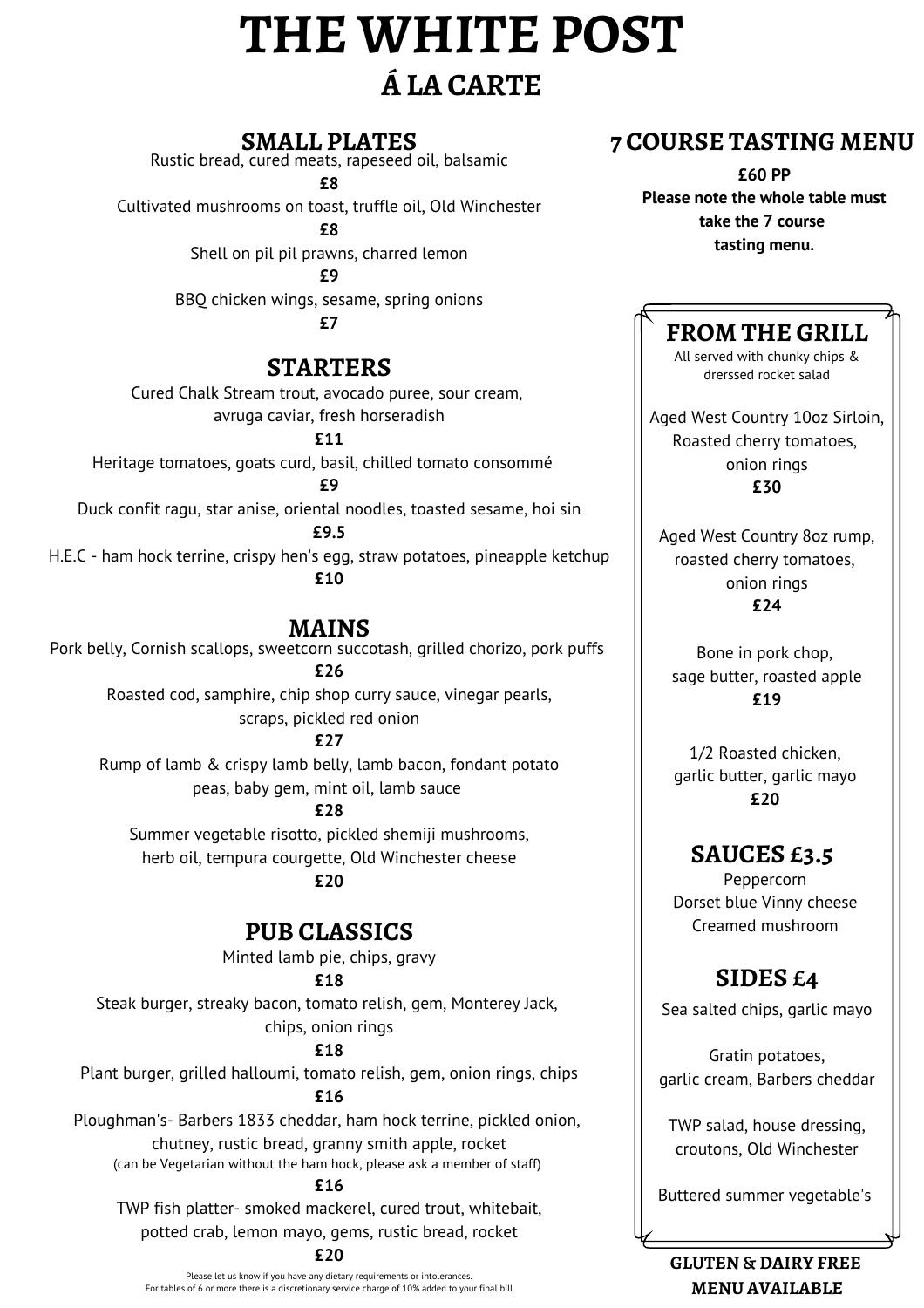# **THE WHITE POST Á LA CARTE**

## **PUDDINGS**

Chocolate cremeux, cappuccino ice cream, coffee cream, burnt white chocolate **£9** Glazed lemon tart, raspberries, szechuan pepper meringue, raspberry sorbet **£9** Tonka bean pannacotta, strawberries, shortbread crumb, rose, strawberry ice cream **£8.5** Affogato- espresso shot, vanilla ice cream, amaretti biscuits, fudge, caramel sauce- (add a liqueur shot of your choice **£3**) **£7** Regional cheese - quince membrillo, artisan biscuits, chutney **£12** Ice creams & sorbets (please ask)

**£2.5** per scoop

Espresso martini **£10** Sauternes- wild honey aromas, **£6** Eclat- **£7** Quinta do vallado LBV port **£6** Courvoisier V.S **£6** Pomona **£7** flavours of apricot honeyed grapefuit, candied lemon flavours

# **STICKIES & DIGESTIFS TEAS & COFFEES**

Teapigs tea- English breakfast, Earl grey, pepperment, superfruit **£3.5** Cafetiere of caffeinated or decaffeinated coffee **£4**

> Espresso **£3.5** Double espresso **£4** Liqueur coffee (please ask) **£7** All served with mini White Post treats

# **WHATS GOING ON**

We hold a monthly theme night & a monthly pudding club - please ask a member of staff for more details

TWP full afternoon tea – served Friday & Saturday – 12pm – 4pm, Sunday – 2pm – 4pm

Did you know – you can hire The White post for special occasions, for the likes of: Weddings, birthdays, leaving dinners, baby showers, anniversaries and so much more, please ask for further details with a member of the TWP team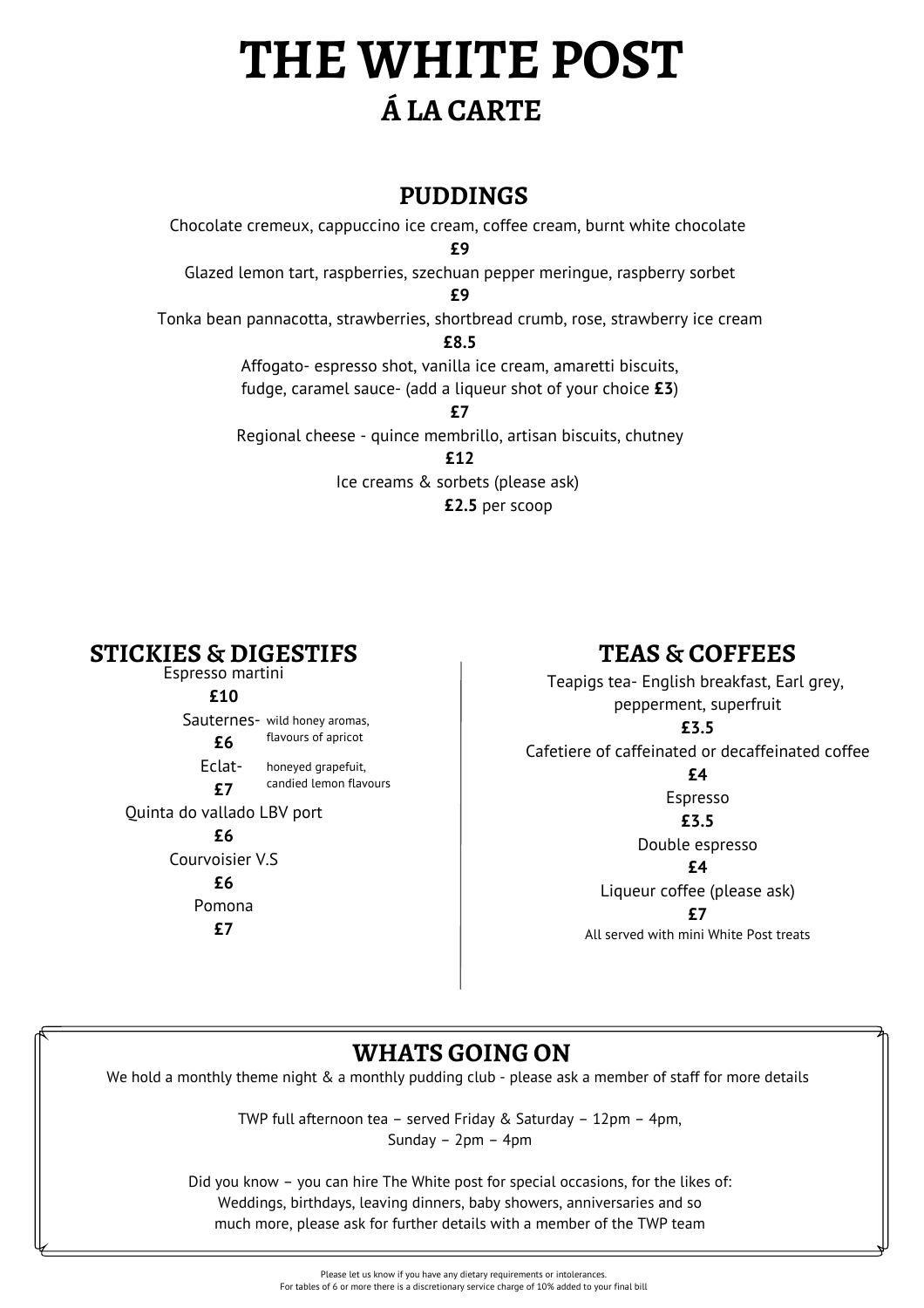

#### **TWP 7 course tasting menu £60 Drinks flight £40**

Amuse bouche

--

Ham hock terrine – straw potatoes – crispy hen's egg – pineapple ketchup

--

Roasted cod – samphire – chip shop curry sauce – vinegar pearls scraps – pickled red onion

Heritage tomatoes – goats curd – basil – chilled tomato consommé

--

Rump & belly of lamb – peas – gems – fondant potato – lamb sauce

 $\overline{a}$ 

--

Strawberry ice cream – strawberry salsa – shortbread crumb – rose

--

Chocolate cremeux – cappuccino ice cream – coffee cream

Add cheese to share £12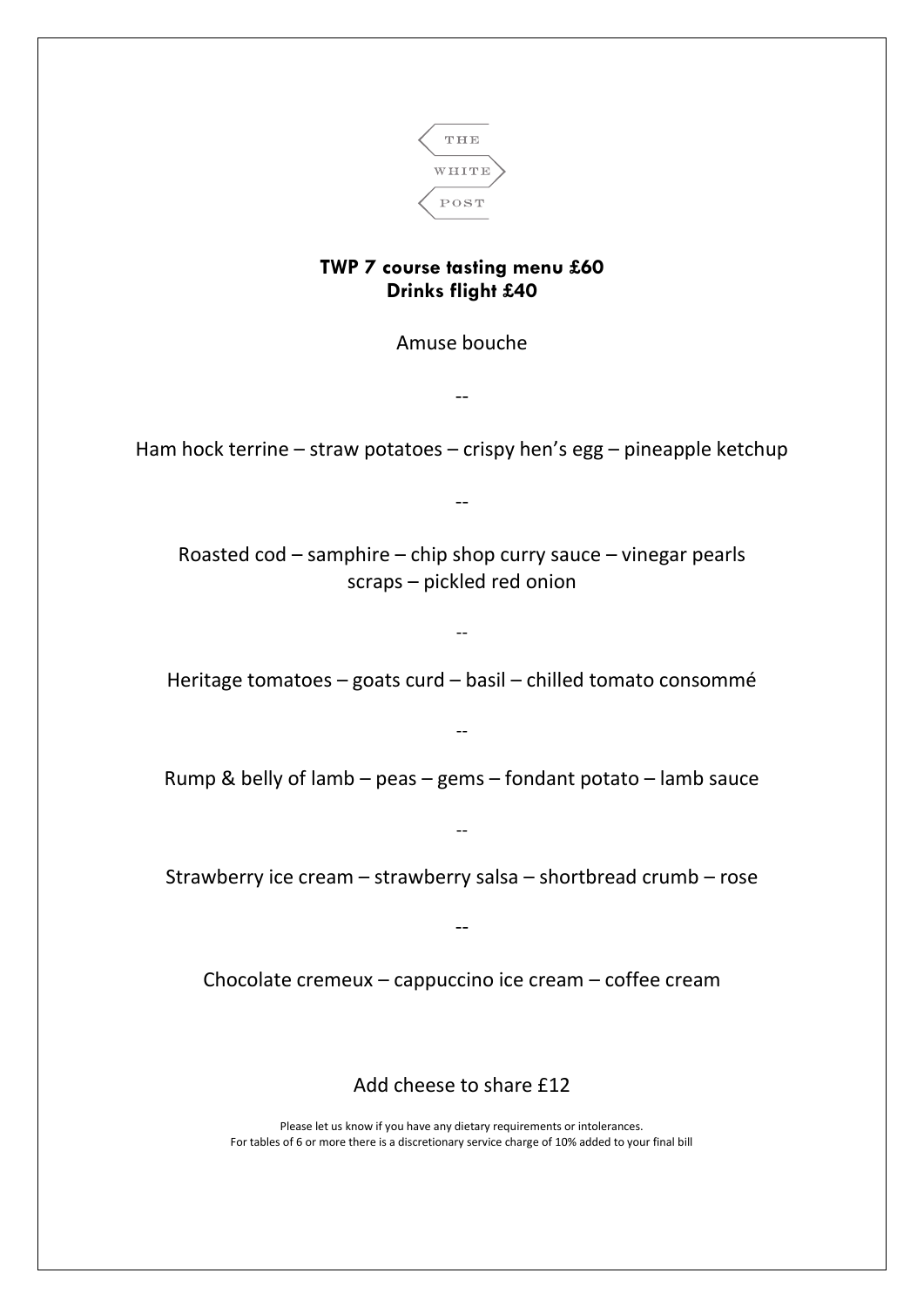

#### **TWP 7 course vegetarian tasting menu £60 Drinks flight £40**

Amuse bouche

--

Crispy hen's egg – straw potatoes – peas – truffle

--

Charred cauliflower – chip shop curry sauce – vinegar pearls scraps – pickled red onion

Heritage tomatoes – goats curd – basil – chilled tomato consommé

--

--

Summer vegetable risotto – pickled shimeji mushroom – herb oil Old Winchester cheese – tempura courgette

Strawberry ice cream – strawberry salsa – shortbread crumb – rose

--

Chocolate cremeux – cappuccino ice cream – coffee cream

--

Add cheese to share £12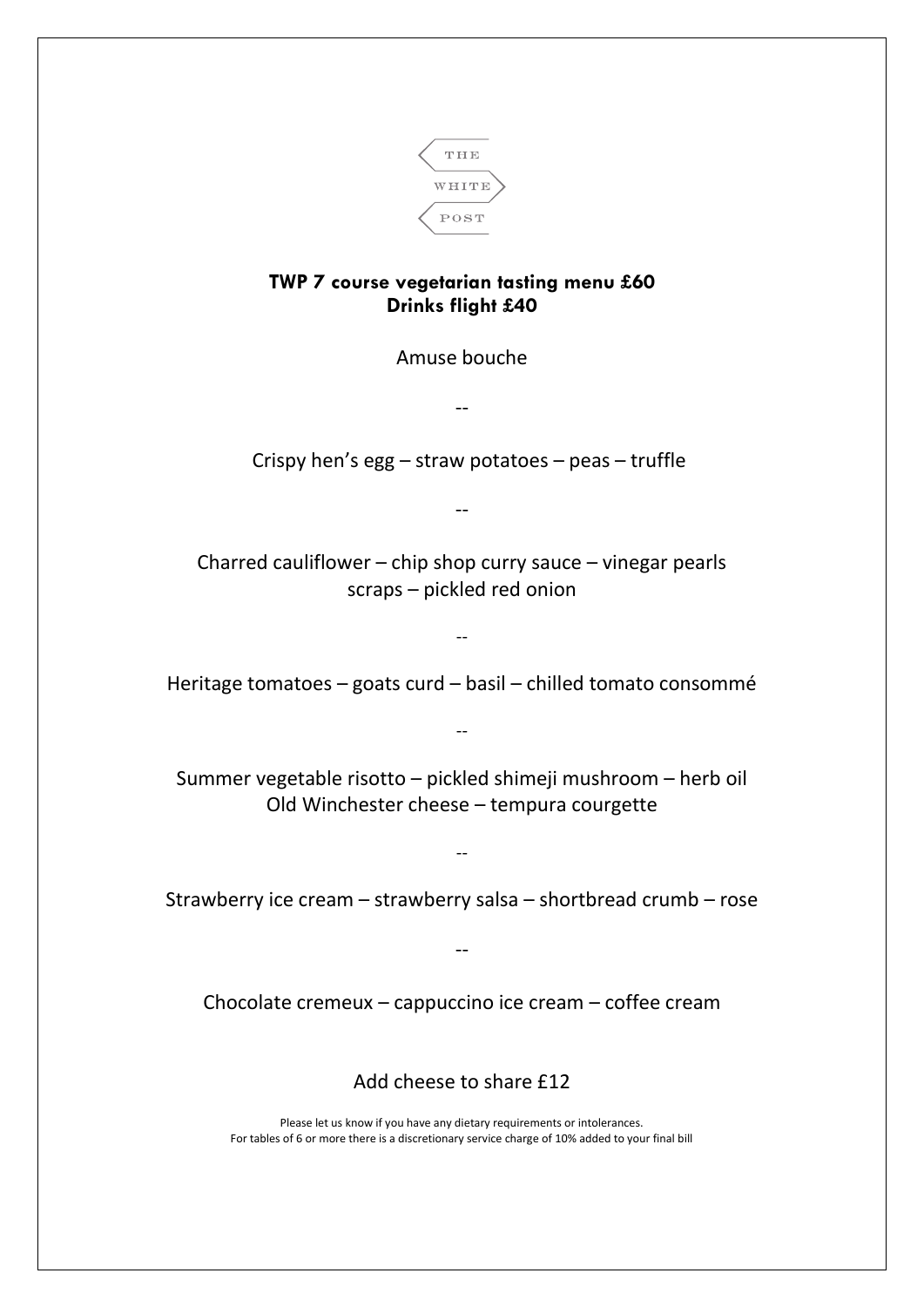

## Sample Sunday Lunch

#### **Roast @ the post**

TWP Sunday meat board – matured beef rump, belly pork & crackling, thyme roasted chicken, pork & herb stuffing, roast potatoes, parsnips & carrots, broccoli & cauliflower cheese, buttered greens, Yorkshire pudding, proper gravy, horseradish, apple & rosemary sauce – GF/DF available **EXALL EXALL EXALL EXALL EXALL EXALL EXALL EXALL EXALL EXALL** TWP vegetarian roast – Nut roast, Yorkshire pudding, roast potatoes, parsnips & Carrots, broccoli & cauliflower cheese, buttered greens, vegetarian gravy £15 PP **Mains** Roasted seabass, crushed new potatoes, mussels, white wine sauce, samphire  $f22$ Seafood platter- crayfish taco, smoked mackerel, potted crab, crispy whitebait, beetroot relish, warm bread, baby gems £20 Pasta, cherry tomato compote, Old Winchester cheese, wild garlic oil **E**15 **Children** *(12 & under)* Kids roast – Beef, chicken or Pork **E9** Chunky fish fingers, chips & peas £8 Pasta, cheese sauce **EXEC EXECUTE:**  $\overline{28}$ Puddings **E5 Pudding** Apple & blackberry crumble, English custard, clotted cream ice cream £8.5 Chocolate brownie sundae, chocolate sauce, chocolate ice cream £8 Pecan nut pie, salted caramel ice cream, toffee sauce **EXEC 100 FM** 120 FM Affogato – shot of espresso, salted caramel ice cream, amaretti biscuits, fudge pieces £7 Regional cheese, quince jelly, crackers **E12 E12** Coffee or Tea, TWP fudge  $\qquad \qquad$  E3

#### **WHAT'S GOING ON**

Did you know – you can hire The White post for special occasions, for the likes of: Weddings, birthdays, retirement dinners, baby showers, anniversaries & so much more, please ask for further details with a member of the TWP team